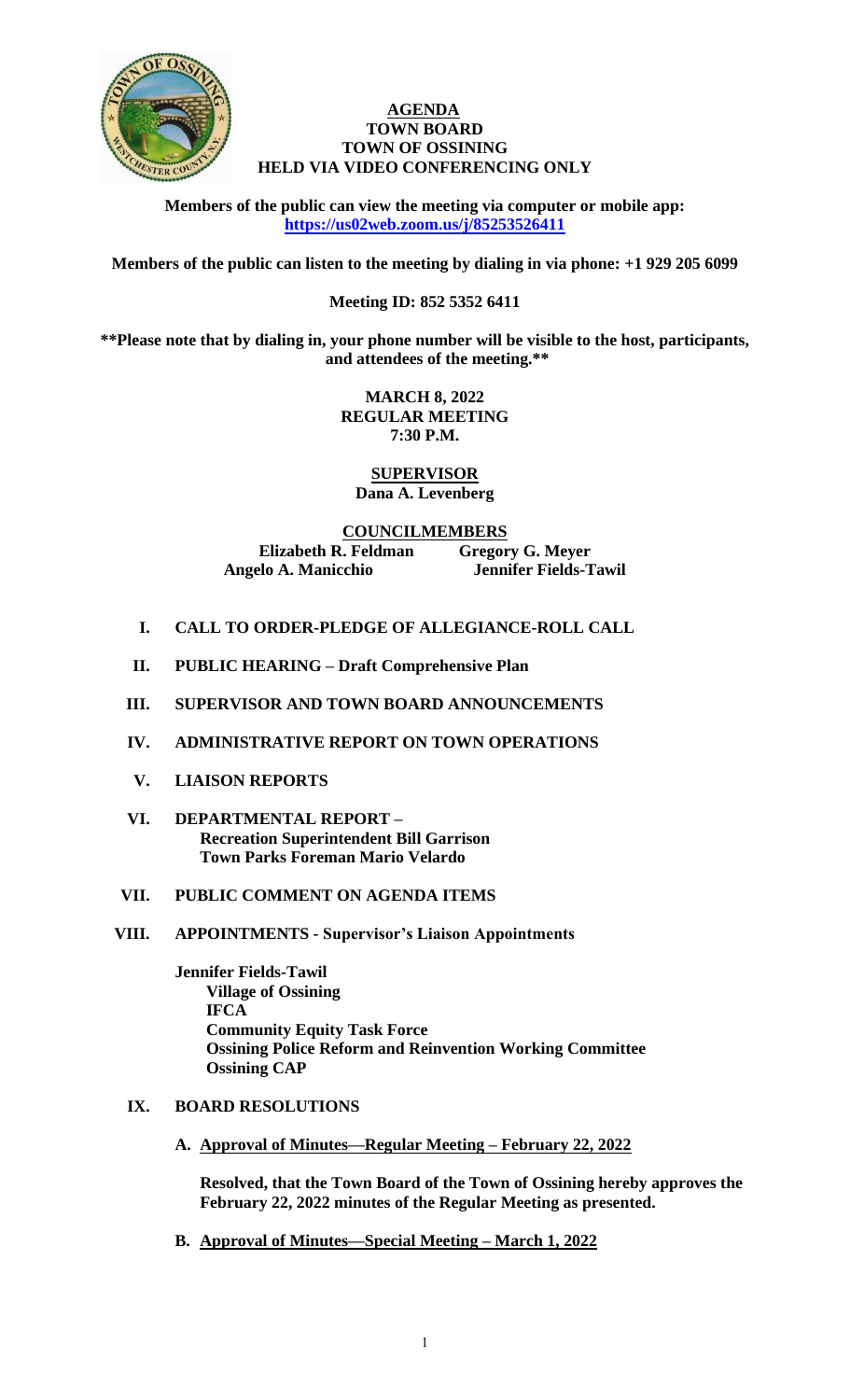**Resolved, that the Town Board of the Town of Ossining hereby approves the March 1, 2022 minutes of the Regular Meeting as presented.**

**C. Approval of Voucher Detail Report**

**Resolved, that the Town Board of the Town of Ossining hereby approves the Voucher Detail Report dated March 8, 2022 in the amount of \$31,766.14 for 2021 and \$149,956.16 for 2022 for a grand total of \$181,722.30.**

#### **D. Resolution to Support Refugees**

**Whereas, federally-sponsored refugees and asylees from Afghanistan, who have narrowly escaped persecution and possibly death in their home country following the Taliban takeover of the United States –aligned government in Kabul last summer, have arrived in the United States with only the clothes on their backs and the hope in their hearts, and**

**Whereas, the recent invasion of Ukraine by the Russian military in February 2022 has resulted in another refugee crisis, with hundreds of thousands of Ukrainians fleeing their homeland for safety and security in other European countries, and likely to include the United States in the coming weeks and months as the world opens its doors to those escaping violence in Ukraine, and** 

**Whereas they have left behind family members, friends and neighbors, careers and a familiar culture and a way of life, and**

**Whereas our new neighbors must make the difficult physical, cultural, emotional and career transition to a new home, a new life and a new country, and**

**Whereas there are not-for-profit and volunteer organizations and groups in the greater-Ossining area dedicated to providing assistance to refugees and asylees in rebuilding a new life in a new and different country, and ultimately to reach self-sufficiency and financial independence by: (1) securing safe, comfortable and affordable housing, (2) providing furniture, including beds, new mattresses, bedding and towels, housewares, dishes, kitchen/household supplies and personal care items, (3) introducing families to community amenities, (4) evaluating language needs and providing appropriate support, (5) identifying educational needs of family members and interfacing with school districts for appropriate placements and advocacy, (6) identifying potential employment opportunities, (7) helping to understand finances and create workable household budgets, (8) providing transportation to doctor's appointments, school meetings, etc., (9) helping to apply for Social Security cards, SNAP benefits, ID cards/Driver's Licenses and other government programs, and (10) helping families navigate the medical insurance system, and**

**Whereas the Town of Ossining recognizes that the current Afghanistan and Ukrainian refugee crises constitute a real humanitarian crisis, and seeks to welcome its new neighbors,**

**Therefore, be it resolved that the Town of Ossining affirms and supports the mission of welcoming and re-settling our new neighbors, and all those escaping oppression, in the belief that by improving their lives, ours will be enriched as well.**

#### **E. CSC Task Force Resolution for Town of Ossining**

**WHEREAS, the Town of Ossining believes that climate change poses a real and increasing threat to our local and global environments and is primarily due to the burning of fossil fuels; and**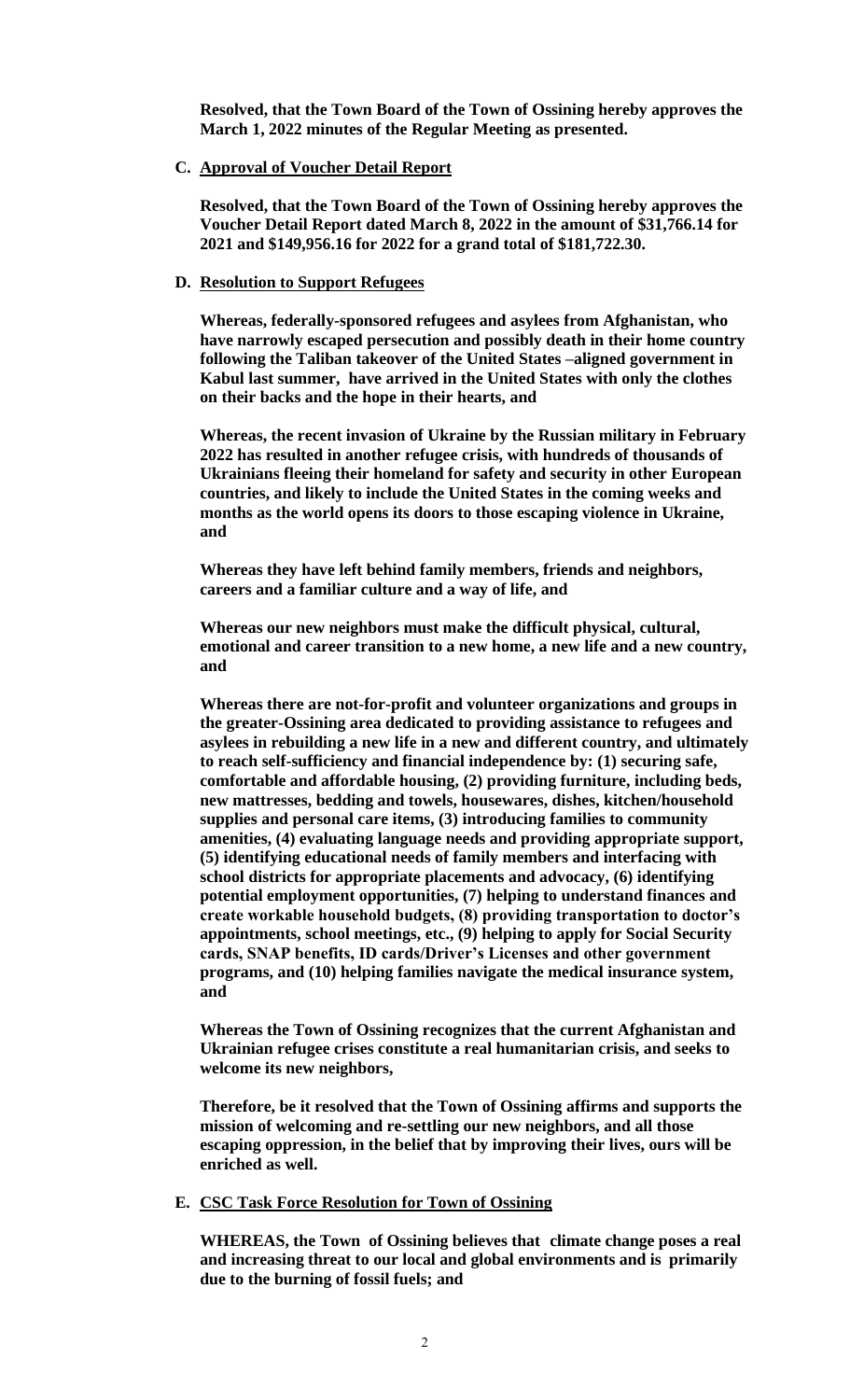**WHEREAS, we believe the scale of greenhouse gas (CHG) emissions reductions required for climate stabilization will require substantial and sustained efforts; and**

**WHEREAS, the State of New York, in 2009, enacted the Climate Smart Communities program to engage and enable local governments throughout the State to take actions which collectively will help to reduce GHG emissions and mitigate the adverse effects of climate change; and**

**WHEREAS, in 2009, the Town of Ossining and the Village of Ossining have each adopted the New York State Climate Smart Communities Pledge and have been designated as Registered NY State Climate Smart Communities; and**

**WHEREAS, in 2020, the Town of Ossining and the Village of Ossining have also each adopted a resolution in support of CURE100 (Communities United to Reduce Emissions by 100%), recognizing the ability and responsibility of local communities to reduce carbon emissions in line with New York State's Climate Leadership and Community Protection Act (CLCPA); and**

**WHEREAS, the Town of Ossining had previously identified the Green Ossining Committee to serve as the CSC Task Force on behalf of the Town; and**

**WHEREAS, it would be desirable and more effective to create a stand-alone task force to focus on the CSC actions;**

**THEREFORE IT IS HEREBY RESOLVED, that the Town of Ossining, in order to participate fully in the Climate Smart Communities program of NY State, moves to establish a Climate Smart Communities Task Force, comprised of not less than one member of the Board of Trustees from the Village of Ossining and one member of the Town Board of the Town of Ossining, along with members of the Village and Town Planning Board, the Village Environmental Advisory Council and the Town Environmental Advisory Committee, and members of Green Ossining; and**

**BE IT FURTHER RESOLVED, the Town Board of the Town of Ossining moves to appoint Assistant Village Manager Maddi Zachacz and Town Budget Officer Victoria Cafarelli to serve as Joint Coordinators of the Ossining CSC Task Force; and**

**BE IT FURTHER RESOLVED, the Town Board of the Town of Ossining will create a CSC Green Team, comprised of employees of the Village and Town of Ossining, to help to coordinate and implement actions taken by the Village and Town as part of their CSC Pledge.**

#### **F. Personnel – Appointment – Town Justice Court**

**Resolved, that the Town Board of the Town of Ossining appoints Freshta Nazari, Ossining, to the part-time position of Intermediate Clerk in the Town Justice Court at an hourly rate of \$15, 17.5 hours per week, effective March 14, 2022.** 

#### **G. Contract – NYSERDA Clean Energy Communities**

**Resolved, that the Town Board of the Town of Ossining authorizes the Supervisor to sign an agreement with the New York State Energy Research and Development Authority (NYSERDA) for the purposes of receiving \$30,000 in Clean Energy Communities program grant funding for clean heating and cooling upgrades at the Cedar Lane Arts Center, subject to approval by Counsel to the Town as to form.**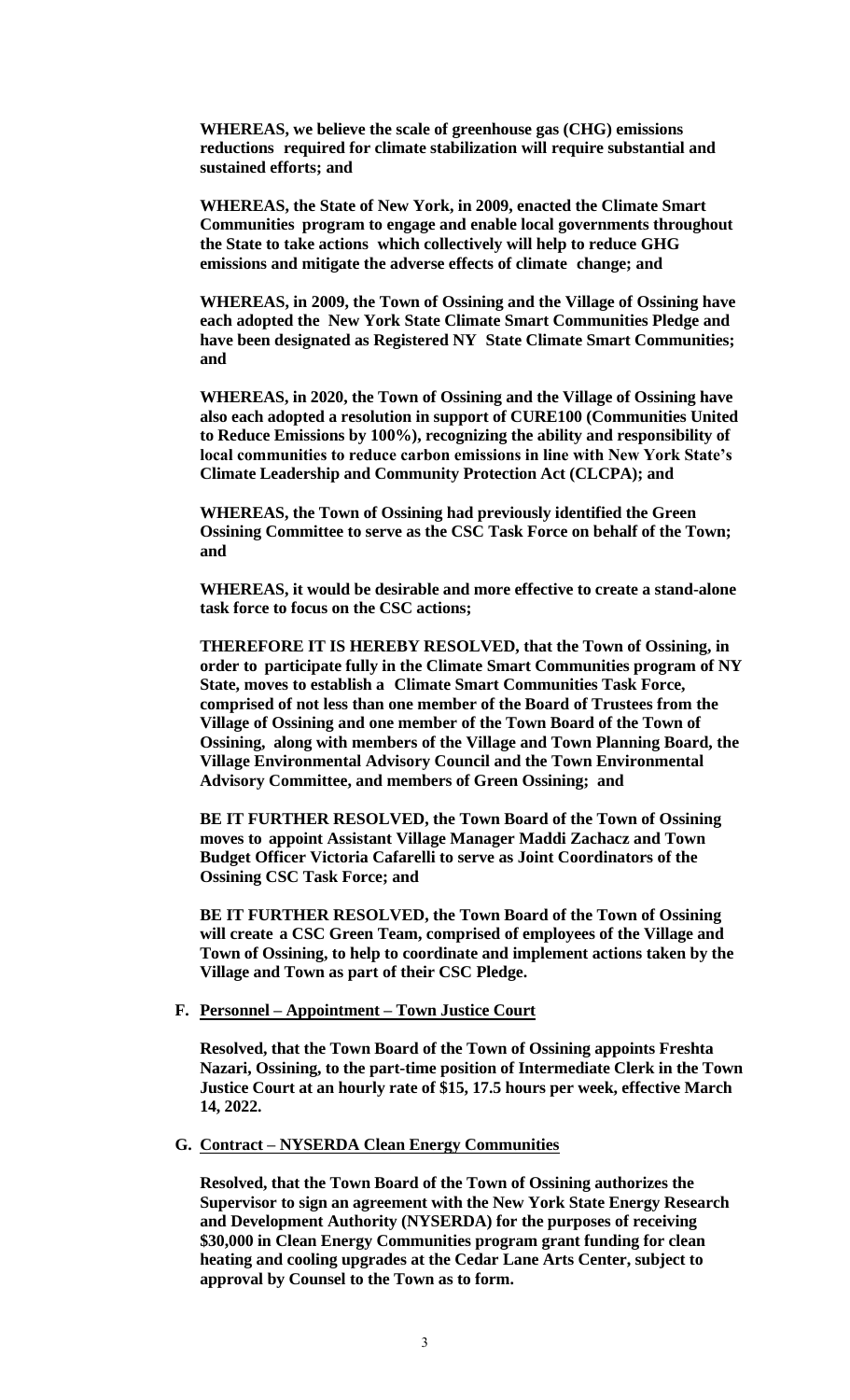## **H. Contract – Summer Concert Series – Mike Risko Music**

**Resolved, that the Town Board of the Town of Ossining authorizes the Supervisor to sign an agreement with Mike Risko Music School, LLC. d/b/a Mike Risko Music for assistance with coordinating the 2022 Summer Concert Series, subject to approval by Counsel to the Town as to Form.** 

## **I. Resolution – Authorizing Levy of Unpaid Water Charges on Town Tax Roll**

**WHEREAS, pursuant to an Inter-Municipal Agreement ("Water IMA") dated January 1, 2002, the Village of Ossining supplies water to the Unincorporated area of the Town of Ossining ("Town Outside") and directly bills consumers in the Town Outside for water supplied pursuant to the Water IMA, and** 

**WHEREAS, pursuant to the Water IMA, any water charge that is delinquent for three or more months shall be levied against the delinquent property by the Town and shall be subject to penalty in the manner provided by law, in which event, upon collection by the Town, the Town shall remit the amount collected to the Village of Ossining; and** 

**WHEREAS, pursuant to Section 198 of the Town Law, the Town of Ossining is authorized to levy unpaid water charges against delinquent properties;** 

**NOW, THEREFORE, BE IT RESOLVED, that any water charges to a customer outside of the Village of Ossining corporate limits and in the Town of Ossining that is delinquent for three or more months that has not submitted a certification in accordance with Chapter 108 amendment to Public Service Law shall be levied against the delinquent property and shall be subject to penalty in the manner provided by law,** 

**AND BE IT FURTHER RESOLVED, that the Village Treasurer, on behalf of the Village Clerk of the Village of Ossining, shall file with the Supervisor of the Town of Ossining, as required by law, statements showing unpaid water charges to customers outside of the Village of Ossining corporate limits, but within the Town of Ossining, which are delinquent for three or more months and that such statements shall contain a brief description of the property upon which the water was used, the names of the persons or corporations liable to pay for the same and the amounts chargeable to each for the purposes of levy and enforcement under "Water Rents" and upon receipt of such statement, the Supervisor will transmit said statement of delinquent water charges to the Receiver of Taxes for levy against those delinquent properties.**

### **J. Resolution Modifying Town Board Meeting Locations**

**WHEREAS, the Town Board has been holding its work sessions and meetings via videoconferencing since September 2021 (and before that from April 2020 through June 2021) in accordance with authorization granted at the State level; and**

**WHEREAS, the Town Board desires to start holding meetings in person, but in a hybrid format so that Town consultants, staff and members of the public can attend in person or via videoconferencing; and** 

**WHEREAS, the only municipal space currently equipped to accommodate the hybrid meeting format is the first floor conference room at Town Hall; and**

## **NOW THEREFORE,**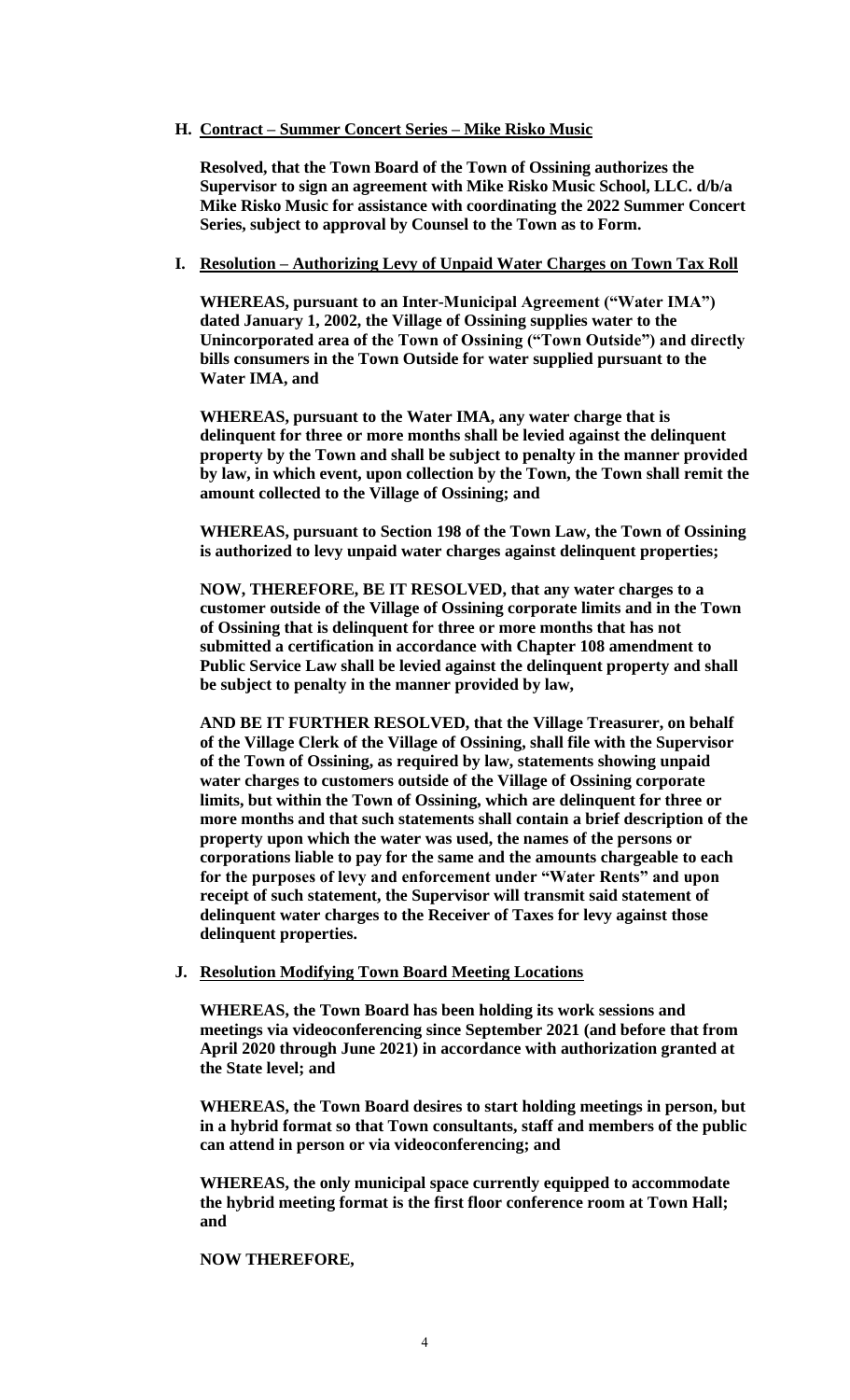**BE IT RESOLVED, the following meetings of the Town Board will be held in the first floor conference room at Town Hall (16 Croton Avenue) and the public can attend in person or via videoconferencing, with the videoconference link to be made available in advance of the meeting on the Town's website (www.townofossining.com):**

**Tuesday, March 22, 2022 at 7:30 p.m. – Town Board legislative session Tuesday, April 5, 2022 at 7:30 p.m. – Town Board work session Tuesday, April 12, 2022 at 7:30 p.m. – Town Board legislative session Tuesday, April 19, 2022 at 7:30 p.m. – Town Board work session Tuesday, April 26, 2022 at 7:30 p.m. – Town Board legislative session**

**BE IT FURTHER RESOLVED, the Town Clerk is hereby directed to notice said meetings as required by law.** 

**K. 2021 Finance- Capital Project #2019-5223 – 2019 Town Parks Outdoor Fitness Equipment**

**Resolved, that the Town Board of the Town of Ossining authorizes adjusting and closing 2019 Capital Project #2019-5223, entitled "2019 Town Parks Outdoor Fitness Equipment" for Louis Engel Waterfront Park, Gerlach Park, and Buck Johnson Park. The total original project budget of \$190,000, which includes outdoor fitness equipment for all three Town Parks and additional paving costs, to \$196,345.18 with the additional \$6,345.18 funded by a transfer from appropriated fund balance from the General Fund.** 

| Increase:                  | 3707110.200.5223   | $$6,345.18 - 2019$ Town Parks Outdoor Fitness   |
|----------------------------|--------------------|-------------------------------------------------|
| <b>Equipment</b> (Expense) |                    |                                                 |
| Increase:<br>(Revenue)     | 370050.503100.5223 | \$6,345.18 – I/F Transfer In-General Fund       |
| Increase:                  | 1009550.905        | \$6,345.18 – Transfer to Capital Fund (Expense) |
| Increase:<br>(Revenue)     | 100060.4795        | \$6,345.18 – Transfer from Fund Balance         |

**L. 2021 Finance- Capital Project #2020-5226 –2020 Town of Ossining Comprehensive Plan**

**Resolved, that the Town Board of the Town of Ossining authorizes adjusting 2020 Capital Project #2020-5226, entitled "2020 Town of Ossining Comprehensive Plan" to review and update the current plan. The original project budget of \$118,000 funded by State Grant funds, and transfers from appropriated fund balance from the Town Unincorporated and General Fund is increased to \$143,000 with the additional \$25,000 funded from State Grant funds.**

| Increase:             | 3708020.200.5226 | $$25,000 - 2020$ Town of Ossining Comprehensive |
|-----------------------|------------------|-------------------------------------------------|
| <b>Plan (Expense)</b> |                  |                                                 |
|                       |                  |                                                 |

**Increase: 370030.3089.5226 \$ 25,000 – State Grant (Revenue)**

#### **M. 2021 Year End Budget Adjustments**

**Resolved, that the Town Board of the Town of Ossining approves the following budget adjustments for year end 2021:**

| Town of Ossining Budget Adjustments YE 12/31/2021 |  |             |              |  |
|---------------------------------------------------|--|-------------|--------------|--|
|                                                   |  |             |              |  |
| General Fund                                      |  |             |              |  |
|                                                   |  | Transfer In | Transfer Out |  |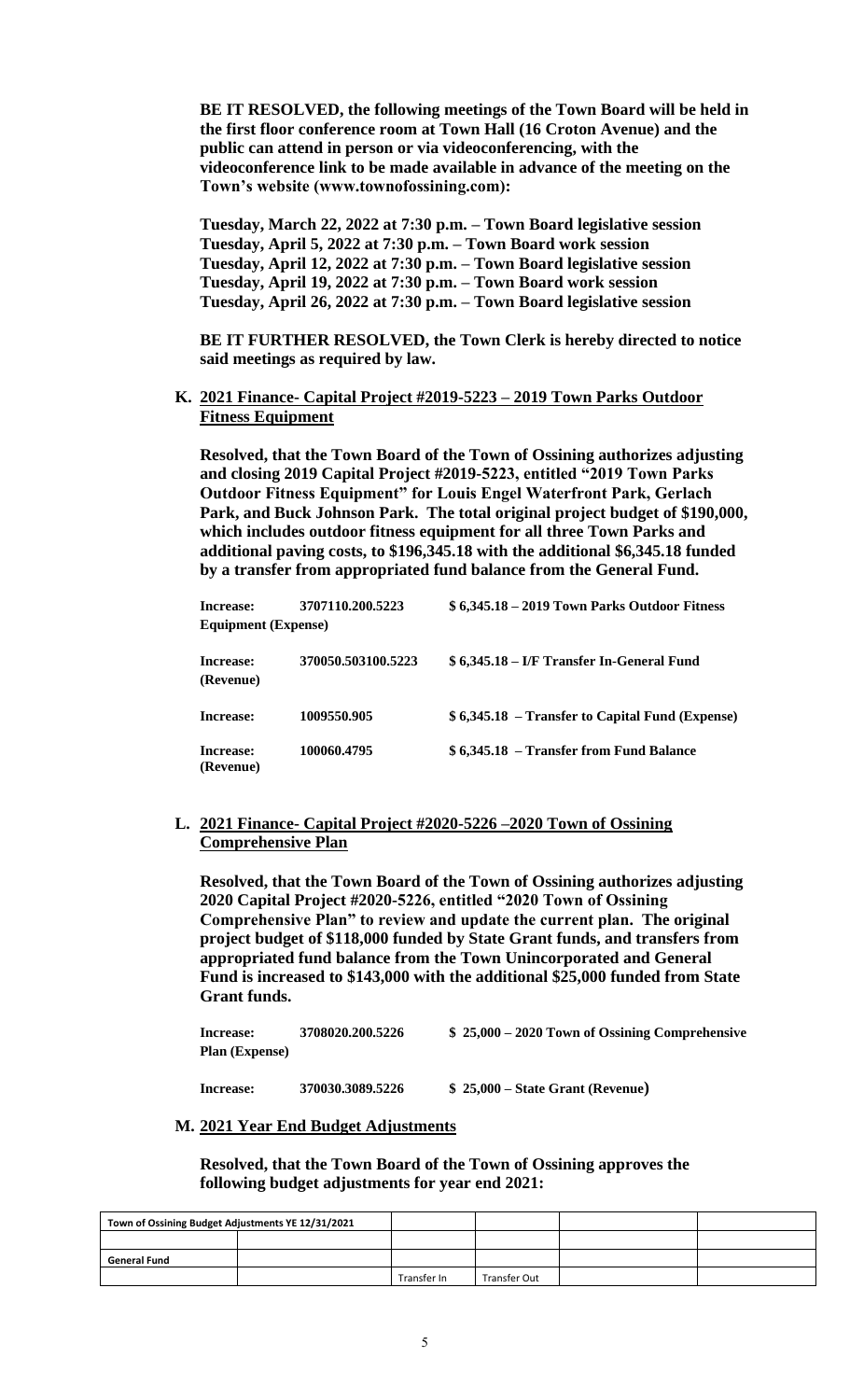| Justice                    |                                             |           |           |                         |                     |
|----------------------------|---------------------------------------------|-----------|-----------|-------------------------|---------------------|
| 100-1110-100000-0000-10    | PERS SVCE-REGULAR                           | 9,601.00  |           |                         |                     |
| 100-1110-201000-0000-20    | <b>EQUIPMENT</b>                            | 5,458.00  |           |                         |                     |
| 100-1110-402000-0000-40    | TELEPHONE/INTERNET                          | 884.00    |           |                         |                     |
|                            | MAINT/RPR OFFICE EQPT &                     |           |           |                         |                     |
| 100-1110-407000-0000-40    | LEASES                                      | 1,256.00  | 14,541.00 | 100-1110-110000-0000-10 | PERS SVCE-PART TIME |
| 100-1110-446000-0000-40    | <b>CONSULTING SERVICES</b>                  | 302.00    | 4,000.00  | 100-1110-405000-0000-40 | PRINTING/POSTAGE    |
|                            | STENOGRAPHER/TRANSLATOR                     |           |           |                         |                     |
| 100-1110-453000-0000-40    | <b>SVC</b>                                  | 8,232.00  | 7,192.00  | 100-1130-110000-0000-10 | PERS SVCE-PART TIME |
|                            |                                             | 25,733.00 | 25,733.00 |                         |                     |
|                            |                                             |           |           |                         |                     |
| <b>Traffic Violations</b>  |                                             |           |           |                         |                     |
| 100-1130-100000-0000-10    | PERS SVCE-REGULAR                           | 15,885.00 |           |                         |                     |
| 100-1130-101000-0000-10    | PERS SVCE-OVERTIME                          | 900.00    |           |                         |                     |
| 100-1130-406000-0000-40    | OFFICE AND SUPPLIES<br><b>EXPENSE</b>       | 1,531.00  |           |                         |                     |
|                            | STENOGRAPHER/TRANSLATOR                     |           |           |                         |                     |
| 100-1130-453000-0000-40    | <b>SVC</b>                                  | 295.00    | 18,611.00 | 100-1130-400000-0000-40 | CONTRACTUAL         |
|                            |                                             | 18,611.00 | 18,611.00 |                         |                     |
|                            |                                             |           |           |                         |                     |
| <b>Supervisor</b>          |                                             |           |           |                         |                     |
| 100-1220-110000-0000-10    | PART TIME                                   | 815.00    |           |                         |                     |
| 100-1220-400000-0000-40    | CONTRACTUAL                                 | 13,640.00 |           |                         |                     |
|                            | OFFICE AND SUPPLIES                         |           |           |                         |                     |
| 100-1220-406000-0000-40    | <b>EXPENSE</b>                              | 1,425.00  |           |                         |                     |
| 100-1220-409000-0000-40    | DUES AND MEETINGS                           | 685.00    | 16,565.00 | 100-6772-100000-0000-10 | PERS SVCE-REGULAR   |
|                            |                                             | 16,565.00 | 16,565.00 |                         |                     |
|                            |                                             |           |           |                         |                     |
| <b>Tax Receiver</b>        |                                             |           |           |                         |                     |
| 100-1330-100000-0000-10    | PERS SVCE-REGULAR                           | 10.00     |           |                         |                     |
| 100-1330-201000-0000-20    | <b>EQUIPMENT</b>                            | 915.00    |           |                         |                     |
|                            | OFFICE AND SUPPLIES                         |           |           |                         |                     |
| 100-1330-406000-0000-40    | <b>EXPENSE</b><br>MAINT/RPR OFFICE EQPT &   | 820.00    |           |                         | PRINTING AND        |
| 100-1330-407000-0000-40    | LEASES                                      | 700.00    | 2,445.00  | 100-1330-405000-0000-40 | POSTAGE             |
|                            |                                             | 2,445.00  | 2,445.00  |                         |                     |
|                            |                                             |           |           |                         |                     |
| Assessment                 |                                             |           |           |                         |                     |
| 100-1355-100000-0000-10    | PERS SVCE-REGULAR                           | 10.00     |           |                         |                     |
| 100-1355-400000-0000-40    | CONTRACTUAL                                 | 7,800.00  |           |                         |                     |
|                            |                                             |           |           |                         | CONSULTING          |
| 100-1355-405000-0000-40    | PRINTING/POSTAGE                            | 1,177.00  | 8,987.00  | 100-1355-446000-0000-40 | <b>SERVICES</b>     |
|                            |                                             | 8,987.00  | 8,987.00  |                         |                     |
|                            |                                             |           |           |                         |                     |
| <b>Board of Assessment</b> |                                             |           |           |                         |                     |
| <b>Review</b>              |                                             |           |           |                         |                     |
| 100-1356-400000-0000-40    | CONTRACTUAL                                 | 59,250.00 | 59,250.00 | 100-1990-400000-0000-40 | CONTINGENCY         |
|                            |                                             | 59,250.00 | 59,250.00 |                         |                     |
|                            |                                             |           |           |                         |                     |
| Clerk                      |                                             |           |           |                         |                     |
| 100-1410-100000-0000-10    | PERS SVCE-REGULAR                           | 3,031.00  |           |                         |                     |
| 100-1410-400000-0000-40    | CONTRACTUAL                                 | 4,935.00  |           |                         |                     |
| 100-1410-401000-0000-40    | PUBLICATION OF LEGAL<br><b>NOTICES</b>      | 640.00    |           |                         |                     |
| 100-1410-405000-0000-40    |                                             |           |           |                         |                     |
|                            |                                             |           |           |                         |                     |
|                            | PRINTING AND POSTAGE<br>OFFICE AND SUPPLIES | 245.00    |           |                         |                     |
| 100-1410-406000-0000-40    | <b>EXPENSE</b>                              | 785.00    | 1,171.00  | 100-1410-201000-0000-20 | <b>EQUIPMENT</b>    |
|                            | TRAINING                                    |           |           |                         |                     |
| 100-1410-452000-0000-40    | SCHOOL/EDUCATION                            | 210.00    | 8,675.00  | 100-1990-400000-0000-40 | <b>CONTINGENCY</b>  |
|                            |                                             | 9,846.00  | 9,846.00  |                         |                     |
|                            |                                             |           |           |                         |                     |
| Law                        |                                             |           |           |                         |                     |
| 100-1420-400000-0000-40    | CONTRACTUAL                                 | 5,555.00  |           |                         |                     |
| 100-1420-458000-0000-40    | SPECIAL LEGAL SERVICES                      | 1,840.00  | 7,000.00  | 100-1420-458010-0000-40 | APPRAISALS          |
|                            | PROPERTY AUCTION                            |           |           |                         |                     |
| 100-1420-468000-0000-40    | <b>EXPENSES</b>                             | 9,765.00  | 10,160.00 | 100-1990-400000-0000-40 | CONTINGENCY         |
|                            |                                             | 17,160.00 | 17,160.00 |                         |                     |
|                            |                                             |           |           |                         |                     |
| Personnel                  | OFFICE AND SUPPLIES                         |           |           |                         |                     |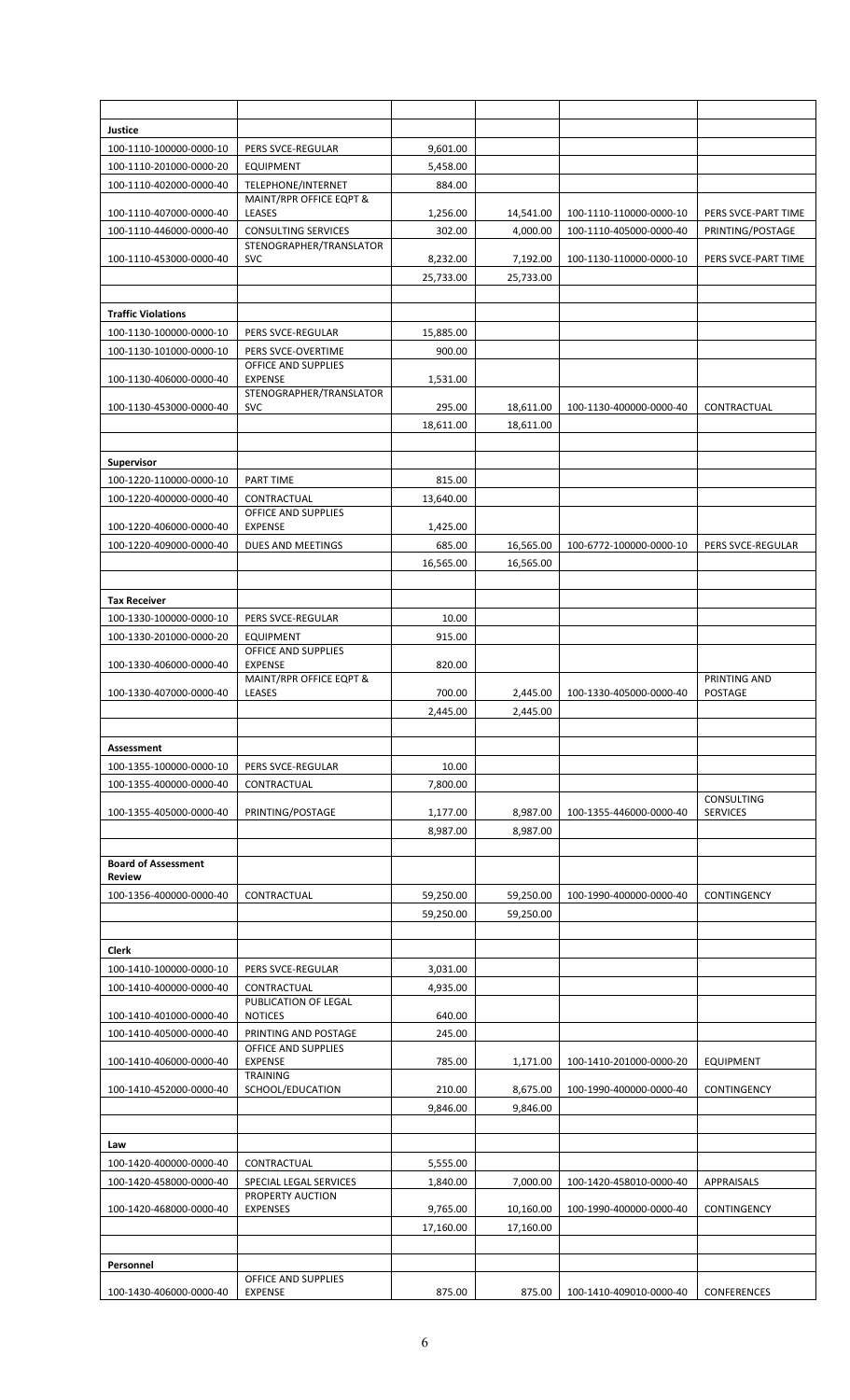|                                |                                              | 875.00     | 875.00     |                         |                          |
|--------------------------------|----------------------------------------------|------------|------------|-------------------------|--------------------------|
|                                |                                              |            |            |                         |                          |
| <b>Elections</b>               |                                              |            |            |                         |                          |
|                                | OFFICE AND SUPPLIES                          |            |            |                         |                          |
| 100-1450-406000-0000-40        | <b>EXPENSE</b>                               | 65.00      | 65.00      | 100-1990-400000-0000-40 | CONTINGENCY              |
|                                |                                              | 65.00      | 65.00      |                         |                          |
| Central                        |                                              |            |            |                         |                          |
| Communications/IT              |                                              |            |            |                         |                          |
| 100-1680-553000-0000-40        | SOFTWARE                                     | 11,255.00  | 11,255.00  | 100-1990-400000-0000-40 | CONTINGENCY              |
| 100-1650-400000-0000-40        | CONTRACTUAL                                  | 8,285.00   | 8,285.00   | 100-1650-402000-0000-40 | <b>TELEPHONE</b>         |
|                                |                                              | 19,540.00  | 19,540.00  |                         |                          |
|                                |                                              |            |            |                         |                          |
| <b>Unallocated Insurance</b>   |                                              |            |            |                         |                          |
| 100-1910-427000-0000-40        | <b>GENERAL LIABILITY</b><br><b>INSURANCE</b> | 3,070.00   |            |                         |                          |
| 100-1910-460000-0000-40        | <b>OTHER</b>                                 | 2,375.00   | 5,445.00   | 100-1990-400000-0000-40 | CONTINGENCY              |
|                                |                                              | 5,445.00   | 5,445.00   |                         |                          |
|                                |                                              |            |            |                         |                          |
| <b>Nutrition C-1</b>           |                                              |            |            |                         |                          |
|                                | OFFICE AND SUPPLIES                          |            |            |                         |                          |
| 100-6770-406000-0000-40        | <b>EXPENSE</b>                               | 215.00     | 215.00     | 100-6770-441000-0000-40 | <b>CONTRACTUAL FOOD</b>  |
|                                |                                              | 215.00     | 215.00     |                         |                          |
|                                |                                              |            |            |                         |                          |
| <b>Nutrition C-2</b>           |                                              |            |            |                         |                          |
| 100-6771-441000-0000-40        | <b>CONTRACTUAL FOOD</b>                      | 6,425.00   | 6,425.00   | 100-6770-441000-0000-40 | <b>CONTRACTUAL FOOD</b>  |
|                                |                                              | 6,425.00   | 6,425.00   |                         |                          |
| Transportation                 | MAINT/RPR OFFICE EQPT &                      |            |            |                         |                          |
| 100-6772-407000-0000-40        | LEASES                                       | 255.00     | 255.00     | 100-6772-405000-0000-40 | PRINTING/POSTAGE         |
|                                |                                              | 255.00     | 255.00     |                         |                          |
|                                |                                              |            |            |                         |                          |
| <b>SNAP</b>                    |                                              |            |            |                         |                          |
| 100-6773-423000-0000-40        | <b>FOOD SUPPLIES</b>                         | 6,555.00   | 6,555.00   | 100-6772-429000-0000-40 | CALL A CAB               |
|                                |                                              | 6,555.00   | 6,555.00   |                         |                          |
|                                |                                              |            |            |                         |                          |
| Parks                          |                                              |            |            |                         |                          |
| 100-7110-100000-0000-10        | PERS SVCE-REGULAR                            | 550.00     |            |                         |                          |
| 100-7110-101000-0000-10        | PERS SVCE-OVERTIME                           | 8,125.00   |            |                         |                          |
| 100-7110-110000-0000-10        | <b>PART TIME</b>                             | 8,160.00   |            |                         |                          |
| 100-7110-201000-0000-20        | <b>EQUIPMENT</b>                             | 37,340.00  |            |                         |                          |
| 100-7110-403000-0000-40        | <b>ELECTRICITY</b>                           | 1,365.00   |            |                         |                          |
| 100-7110-404000-0000-40        | <b>HEAT</b>                                  | 1,830.00   |            |                         |                          |
| 100-7110-411000-0000-40        | UNLEADED<br><b>MATERIALS AND SUPPLIES</b>    | 1,765.00   |            |                         |                          |
| 100-7110-413000-0000-40        | <b>REPAIRS TO AUTOMOTIVE</b>                 | 6,370.00   |            |                         | <b>EMPLOYEES</b>         |
| 100-7110-455000-0000-40        | <b>EQUIP</b>                                 | 3,475.00   | 93,000.00  | 100-9010-800000-0000-80 | RETIREMENT               |
| 100-7110-483000-0000-40        | <b>WATER CHARGES</b>                         | 43,230.00  | 29,000.00  | 100-6772-100000-0000-10 | PERS SVCE-REGULAR        |
| 100-7110-485000-0000-40        | REPAIR/MAINT OF PARK<br><b>FACILITY</b>      | 129,100.00 | 49,000.00  | 100-6772-110000-0000-10 | PERS SVCE-PART TIME      |
| 100-7110-498000-0000-40        | <b>TREE SERVICE</b>                          | 1,335.00   | 71,645.00  | 100-9060-800000-0000-80 | <b>EMPLOYEE BENEFITS</b> |
|                                |                                              | 242,645.00 | 242,645.00 |                         |                          |
|                                |                                              |            |            |                         |                          |
| <b>Refuse Collection &amp;</b> |                                              |            |            |                         |                          |
| <b>Disposal</b>                |                                              |            |            |                         |                          |
| 100-8160-110000-0000-10        | PERS SVCE-PART TIME                          | 890.00     |            |                         | <b>MATERIALS AND</b>     |
| 100-8160-400000-0000-40        | CONTRACTUAL-FOOD SCRAPS                      | 2,320.00   | 3,210.00   | 100-8160-413000-0000-40 | SUPPLIES-FOODSCR         |
|                                |                                              | 3,210.00   | 3,210.00   |                         |                          |
| <b>Benefits</b>                |                                              |            |            |                         |                          |
| 100-9080-800000-0000-80        | <b>EMPLOYEE BENEFITS</b>                     | 6,600.00   | 6,600.00   | 100-9060-800000-0000-80 | <b>EMPLOYEE BENEFITS</b> |
|                                |                                              | 6,600.00   | 6,600.00   |                         |                          |
|                                |                                              |            |            |                         |                          |
| <b>General Fund Total:</b>     |                                              | 450,427.00 | 450,427.00 |                         |                          |
|                                |                                              |            |            |                         |                          |
| <b>TOV Fund</b>                |                                              |            |            |                         |                          |
|                                |                                              |            |            |                         |                          |
| <b>Supervisor</b>              |                                              |            |            |                         |                          |
| 200-1220-400000-0000-40        | CONTRACTUAL                                  | 9,100.00   | 9,100.00   | 200-1990-400000-0000-40 | CONTINGENCY              |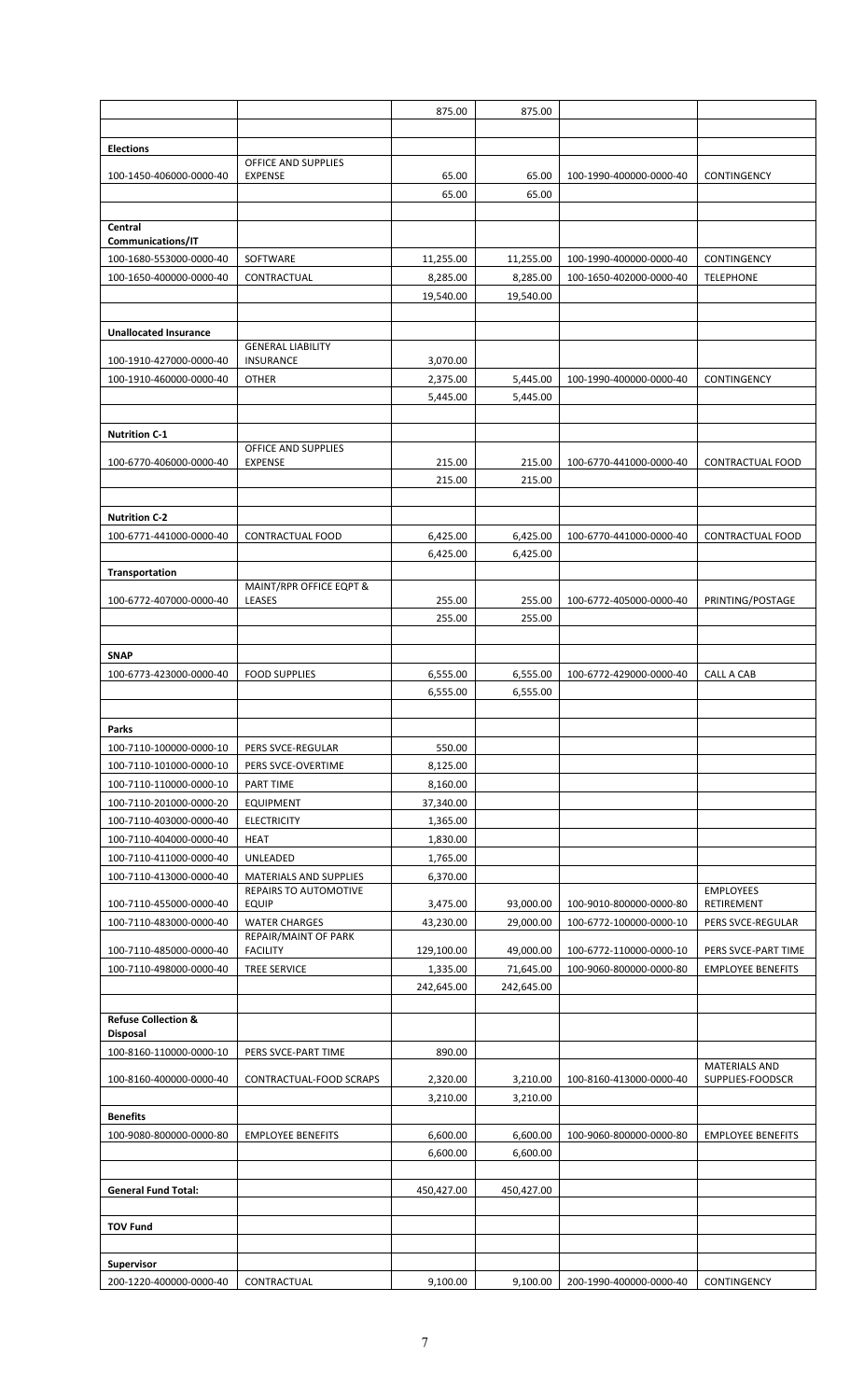|                               |                                       | 9,100.00  | 9,100.00  |                         |                                      |
|-------------------------------|---------------------------------------|-----------|-----------|-------------------------|--------------------------------------|
|                               |                                       |           |           |                         |                                      |
| Law                           |                                       |           |           |                         |                                      |
|                               |                                       |           |           |                         |                                      |
| 200-1420-425000-0000-40       | <b>LABOR COUNSEL</b>                  | 1,425.00  |           |                         |                                      |
| 200-1420-457000-0000-40       | <b>LEGAL SERVICES</b>                 | 4,825.00  | 6,250.00  | 200-1990-400000-0000-40 | CONTINGENCY                          |
|                               |                                       | 6,250.00  | 6,250.00  |                         |                                      |
|                               |                                       |           |           |                         |                                      |
| <b>FINANCE/IT</b>             |                                       |           |           |                         |                                      |
| 200-1650-400000-0000-40       | CONTRACTUAL                           | 4,390.00  |           |                         |                                      |
| 200-1680-553000-0000-40       | IT SOFTWARE                           | 3,755.00  | 8,145.00  | 200-1990-400000-0000-40 | <b>CONTINGENCY</b>                   |
|                               |                                       | 8,145.00  | 8,145.00  |                         |                                      |
|                               |                                       |           |           |                         |                                      |
| <b>Unallocated Insurance</b>  |                                       |           |           |                         |                                      |
| 200-1910-427010-0000-40       | <b>AUTO INSURANCE</b>                 | 505.00    |           |                         |                                      |
| 200-1910-460000-0000-40       | <b>OTHER</b>                          | 950.00    | 1,455.00  | 200-1910-427000-0000-40 | <b>GENERAL LIABILITY INS</b><br>PREM |
|                               |                                       | 1,455.00  | 1,455.00  |                         |                                      |
|                               |                                       |           |           |                         |                                      |
| <b>Safety Inspection</b>      |                                       |           |           |                         |                                      |
| 200-3620-100000-0000-10       | PERS SVCE-REGULAR                     | 325.00    |           |                         |                                      |
| 200-3620-101000-0000-10       | PERS SVCE-OVERTIME                    | 5,460.00  |           |                         |                                      |
| 200-3620-110000-0000-10       | PERS SVCE-PART TIME                   | 10.00     |           |                         |                                      |
| 200-3620-104000-0000-10       | SICK PAY INCENTIVE                    | 750.00    |           |                         |                                      |
| 200-3620-106000-0000-10       | <b>HEALTH STIPEND</b>                 | 1.00      |           |                         |                                      |
| 200-3620-400000-0000-40       | TREES-CONTRACTUAL                     | 1,700.00  |           |                         |                                      |
| 200-3620-402000-0000-40       | <b>TELEPHONE</b>                      | 285.00    |           |                         |                                      |
|                               | OFFICE AND SUPPLIES                   |           |           |                         |                                      |
| 200-3620-406000-0000-40       | <b>EXPENSE</b><br>PROFESSIONAL DUES & | 1,960.00  |           |                         |                                      |
| 200-3620-409000-0000-40       | <b>MEETINGS</b>                       | 25.00     | 1,735.00  | 200-1220-100000-0000-10 | PERS SVCE-REGULAR                    |
| 200-3620-409010-0000-40       | CONFERENCES                           | 25.00     | 8,806.00  | 200-9010-800000-0000-80 | RETIREMENT                           |
|                               |                                       | 10,541.00 | 10,541.00 |                         |                                      |
|                               |                                       |           |           |                         |                                      |
| <b>Planning</b>               |                                       |           |           |                         |                                      |
| 200-8020-446000-0000-40       | <b>CONSULTING SERVICES</b>            | 13,395.00 | 2,000.00  | 200-8020-400000-0000-40 | CONTRACTUAL                          |
| 200-8020-446020-0000-40       | CONSULTING SERV.RMBRS-<br>PLANNING    | 825.00    | 12,220.00 | 200-9040-800000-0000-40 | <b>EMPLOYEE BENEFITS</b>             |
|                               |                                       | 14,220.00 | 14,220.00 |                         |                                      |
|                               |                                       |           |           |                         |                                      |
| <b>Environmental Advisory</b> |                                       |           |           |                         |                                      |
| 200-8730-460000-0000-40       | <b>OTHER</b>                          | 14,500.00 | 14,500.00 | 200-9060-800000-0000-80 | <b>EMPLOYEE BENEFITS</b>             |
|                               |                                       | 14,500.00 | 14,500.00 |                         |                                      |
|                               |                                       |           |           |                         |                                      |
| <b>Benefits</b>               |                                       |           |           |                         |                                      |
|                               | EMPL.BENEFITS-PUBLIC                  |           |           |                         |                                      |
| 200-9040-800310-0000-80       | SAFETY                                | 840.00    | 840.00    | 200-1220-100000-0000-10 | PERS SVCE-REGULAR                    |
| 200-9080-800310-0000-80       | EMPL.BENEFITS-PUBLIC<br>SAFETY        | 1,250.00  | 1,250.00  | 200-9080-800000-0000-80 | EMPL.BENEFITS-<br>PUBLIC SAFETY      |
|                               |                                       | 2,090.00  | 2,090.00  |                         |                                      |
|                               |                                       |           |           |                         |                                      |
| <b>Debt Service</b>           |                                       |           |           |                         |                                      |
| 200-9730-417000-0000-40       | <b>BOND &amp; NOTE EXPENSE</b>        | 450.00    | 450.00    | 200-9060-800000-0000-80 | <b>EMPLOYEE BENEFITS</b>             |
|                               |                                       | 450.00    | 450.00    |                         |                                      |
|                               |                                       |           |           |                         |                                      |
| <b>TOV Fund Total:</b>        |                                       | 66,751.00 | 66,751.00 |                         |                                      |
|                               |                                       |           |           |                         |                                      |
| <b>Highway Fund</b>           |                                       |           |           |                         |                                      |
|                               |                                       |           |           |                         |                                      |
| IT                            |                                       |           |           |                         |                                      |
| 310-1680-553000-0000-40       | SOFTWARE                              | 2,850.00  | 2,850.00  | 310-1910-427010-0000-40 | <b>AUTO INSURANCE</b>                |
|                               |                                       | 2,850.00  | 2,850.00  |                         |                                      |
| <b>Liability Insurance</b>    |                                       |           |           |                         |                                      |
|                               |                                       |           |           |                         |                                      |
| 310-1910-460000-0000-40       | <b>OTHER</b>                          | 560.00    | 560.00    | 310-1910-427010-0000-40 | <b>AUTO INSURANCE</b>                |
|                               |                                       | 560.00    | 560.00    |                         |                                      |
|                               |                                       |           |           |                         |                                      |
| <b>Street Administration</b>  |                                       |           |           |                         |                                      |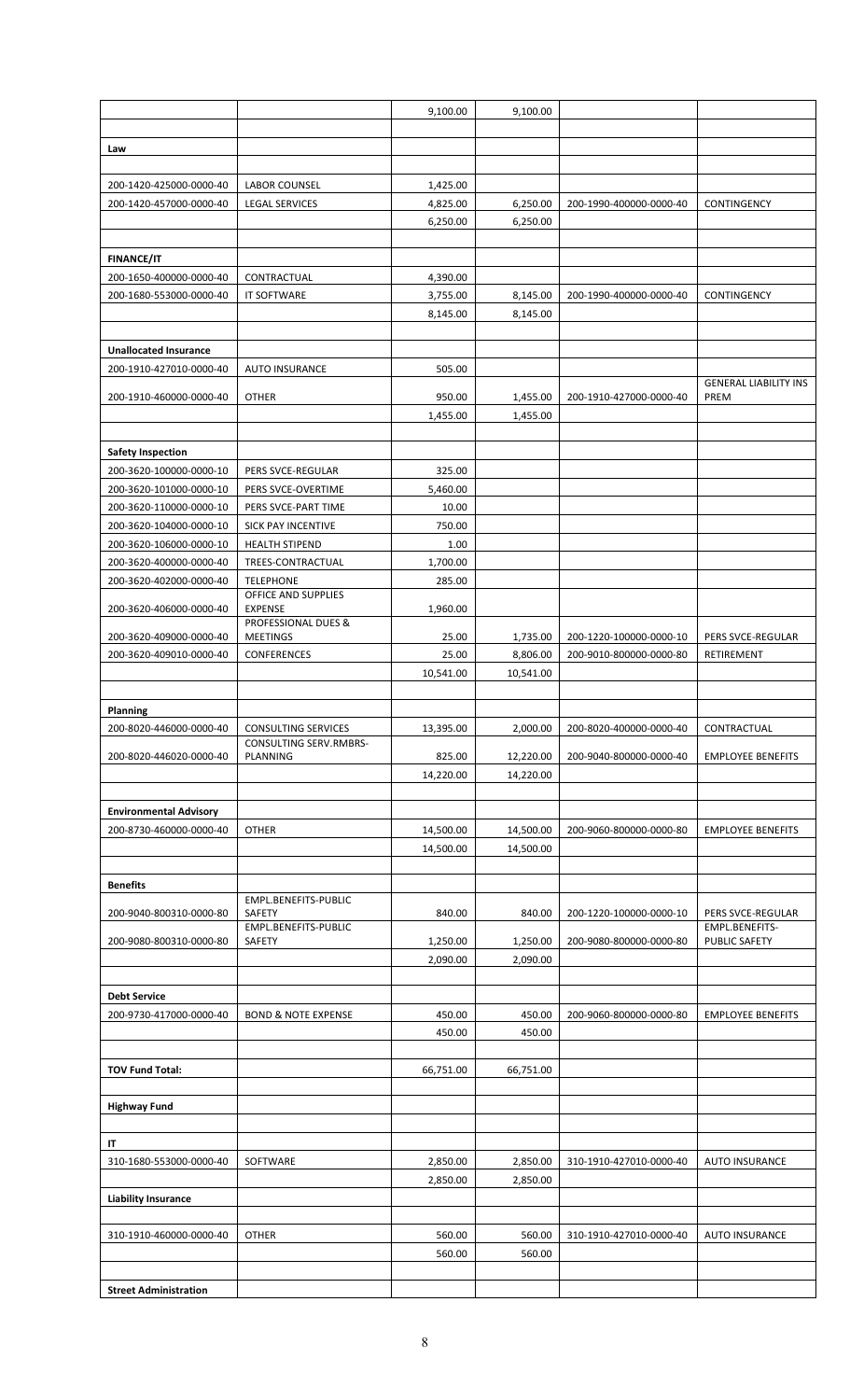| 310-5010-100000-0000-10                            | PERS SVCE-REGULAR                               | 300.00     |            |                         |                          |
|----------------------------------------------------|-------------------------------------------------|------------|------------|-------------------------|--------------------------|
| 310-5010-201000-0000-20                            | <b>EQUIPMENT</b>                                | 2,250.00   |            |                         |                          |
| 310-5010-400000-0000-40                            | CONTRACTUAL                                     | 2,565.00   |            |                         |                          |
| 310-5010-402000-0000-40                            | <b>TELEPHONE</b>                                | 840.00     |            |                         |                          |
| 310-5010-403000-0000-40                            | <b>ELECTRICITY</b>                              | 430.00     |            |                         |                          |
|                                                    | OFFICE AND SUPPLIES                             |            |            |                         |                          |
| 310-5010-406000-0000-40                            | <b>EXPENSE</b>                                  | 1,455.00   | 1,100.00   | 310-5010-110000-0000-10 | PERS SVCE-PART TIME      |
| 310-5010-425000-0000-40                            | <b>LABOR COUNSEL</b>                            | 3,775.00   | 10,515.00  | 310-1930-458020-0000-40 | <b>CERTIORARIS</b>       |
|                                                    |                                                 | 11,615.00  | 11,615.00  |                         |                          |
| <b>Street Maintenance</b>                          |                                                 |            |            |                         |                          |
|                                                    |                                                 | 55,200.00  |            |                         |                          |
| 310-5110-100000-0000-10<br>310-5110-101000-0000-10 | PERS SVCE-REGULAR<br>PERS SVCE-OVERTIME         | 3,015.00   |            |                         |                          |
| 310-5110-102000-0000-10                            | LONGEVITY                                       | 650.00     |            |                         |                          |
| 310-5110-103000-0000-10                            | OUT OF TITLE                                    | 6,330.00   |            |                         |                          |
| 310-5110-110000-0000-10                            | PERS SVCE-PART TIME                             | 3,460.00   |            |                         |                          |
| 310-5110-402000-0000-40                            | <b>TELEPHONE</b>                                | 160.00     |            |                         |                          |
| 310-5110-411000-0000-40                            | UNLEADED FUEL                                   | 5,270.00   |            |                         |                          |
| 310-5110-412000-0000-40                            | <b>DIESEL FUEL</b>                              | 6,020.00   |            |                         |                          |
|                                                    | <b>MAINT &amp; REPAIR</b>                       |            |            |                         |                          |
| 310-5110-432000-0000-40                            | <b>BLDG/GRNDS</b>                               | 3,530.00   |            |                         |                          |
| 310-5110-439000-0000-40                            | <b>ROAD MATERIAL &amp;</b><br>MAINTENANCE       | 38,900.00  |            |                         |                          |
| 310-5110-439010-0000-40                            | <b>ROAD PAVING</b>                              | 5,275.00   |            |                         |                          |
| 310-5110-483000-0000-40                            | <b>WATER CHARGES</b>                            | 130.00     | 127,940.00 | 310-9060-800000-0000-80 | <b>EMPLOYEE BENEFITS</b> |
|                                                    |                                                 | 127,940.00 | 127,940.00 |                         |                          |
|                                                    |                                                 |            |            |                         |                          |
| <b>Highway Machinery</b>                           |                                                 |            |            |                         |                          |
| 310-5130-461000-0000-40                            | PARTS AND LABOR                                 | 17,600.00  | 17,600.00  | 310-5130-100000-0000-10 | PERS SVCE-REGULAR        |
|                                                    |                                                 | 17,600.00  | 17,600.00  |                         |                          |
|                                                    |                                                 |            |            |                         |                          |
| <b>Highway Garage</b>                              |                                                 |            |            |                         |                          |
| 310-5132-413000-0000-40                            | <b>MATERIALS AND SUPPLIES</b>                   | 4,520.00   |            |                         |                          |
| 310-5132-432000-0000-40                            | MAINTENANCE/REPAIR                              | 15,810.00  | 20,330.00  | 310-5130-100000-0000-10 | PERS SVCE-REGULAR        |
|                                                    |                                                 | 20,330.00  | 20,330.00  |                         |                          |
|                                                    |                                                 |            |            |                         |                          |
| <b>Weeds and Brush</b>                             |                                                 |            |            |                         |                          |
| 310-5140-456000-0000-40                            | <b>REPAIRS &amp; MAINTENACE</b><br><b>EQUIP</b> | 8,775.00   |            |                         |                          |
|                                                    | <b>TREE PLANTING AND</b>                        |            |            |                         |                          |
| 310-5140-499000-0000-40                            | MAINTENANCE                                     | 510.00     | 9,285.00   | 310-5142-101000-0000-10 | PERS SVCE-OVERTIME       |
|                                                    |                                                 | 9,285.00   | 9,285.00   |                         |                          |
|                                                    |                                                 |            |            |                         |                          |
| <b>Snow Removal</b>                                |                                                 |            |            |                         |                          |
| 310-5142-103000-0000-10                            | PERS SVCE-OVERTIME                              | 85.00      |            |                         |                          |
| 310-5142-413000-0000-40                            | <b>MATERIALS AND SUPPLIES</b>                   | 15.00      |            |                         |                          |
| 310-5142-415000-0000-40                            | SALT                                            | 16,890.00  |            |                         |                          |
| 310-5142-415010-0000-40                            | SAND                                            | 180.00     | 17,170.00  | 310-9010-800000-0000-80 | <b>EMPLOYEE BENEFITS</b> |
|                                                    |                                                 | 17,170.00  | 17,170.00  |                         |                          |
| <b>Highway Fund Total:</b>                         |                                                 | 207,350.00 | 207,350.00 |                         |                          |
|                                                    |                                                 |            |            |                         |                          |
| <b>Dale Cemetery</b>                               |                                                 |            |            |                         |                          |
| Auditor/IT/Unallocated Insurance                   |                                                 |            |            |                         |                          |
| 320-1320-450000-0000-40                            | <b>AUDITOR</b>                                  | 100.00     |            |                         |                          |
| 320-1680-553000-0000-40                            | SOFTWARE                                        | 940.00     |            |                         |                          |
| 320-1910-427000-0000-40                            | <b>INSURANCE</b>                                | 205.00     |            |                         |                          |
| 320-1980-400000-0000-40                            | CONTRACTUAL                                     | 35.00      | 1,280.00   | 320-0400-479500-0000-00 | <b>FUND BALANCE</b>      |
|                                                    |                                                 | 1,280.00   | 1,280.00   |                         |                          |
| <b>Cemeteries</b>                                  |                                                 |            |            |                         |                          |
| 320-8810-100000-0000-10                            | PERS SVCE-REGULAR                               | 5,035.00   |            |                         |                          |
| 320-8810-101000-0000-10                            | PERS SVCE-OVERTIME                              | 4,130.00   |            |                         |                          |
| 320-8810-102000-0000-10                            | LONGEVITY                                       | 450.00     |            |                         |                          |
| 320-8810-103000-0000-10                            | OUT OF TITLE                                    | 10.00      |            |                         |                          |
| 320-8810-110000-0000-10                            | <b>PART TIME</b>                                | 9,800.00   |            |                         |                          |
| 320-8810-400000-0000-40                            | CONTRACTUAL                                     | 915.00     |            |                         |                          |
| 320-8810-402000-0000-40                            | <b>TELEPHONE</b>                                | 315.00     |            |                         |                          |
| 320-8810-403000-0000-40                            | <b>ELECTRICTY</b>                               | 10.00      |            |                         |                          |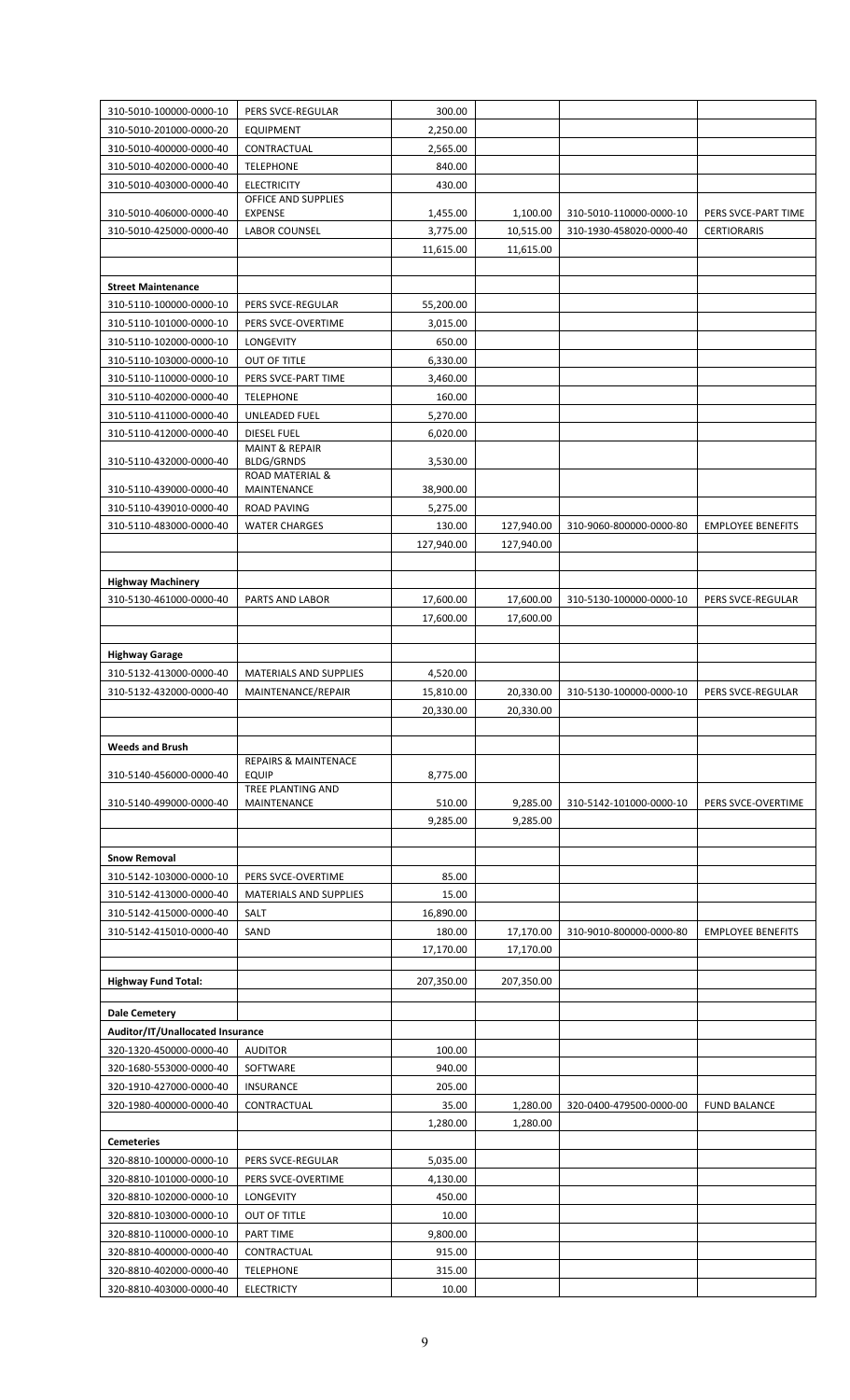| 320-8810-404000-0000-40               | <b>HEAT</b>                                         | 1,130.00   |            |                         |                          |
|---------------------------------------|-----------------------------------------------------|------------|------------|-------------------------|--------------------------|
| 320-8810-405000-0000-40               | PRINTING AND POSTAGE                                | 160.00     |            |                         |                          |
|                                       | OFFICE AND SUPPLIES                                 |            |            |                         |                          |
| 320-8810-406000-0000-40               | <b>EXPENSE</b>                                      | 750.00     |            |                         |                          |
| 320-8810-411000-0000-40               | UNLEADED FUEL                                       | 2,320.00   |            |                         |                          |
| 320-8810-413000-0000-40               | MATERIALS AND SUPPLIES                              | 560.00     | 25,585.00  | 320-0400-479500-0000-00 | <b>FUND BALANCE</b>      |
|                                       |                                                     | 25,585.00  | 25,585.00  |                         |                          |
|                                       |                                                     |            |            |                         |                          |
|                                       |                                                     |            |            |                         |                          |
| <b>Benefits</b>                       |                                                     |            |            |                         |                          |
| 320-9010-800000-0000-80               | <b>EMPLOYEE BENEFITS</b>                            | 205.00     |            |                         |                          |
| 320-9030-800000-0000-80               | <b>EMPLOYEE BENEFITS</b>                            | 790.00     |            |                         |                          |
| 320-9060-800000-0000-80               | <b>EMPLOYEE BENEFITS</b>                            | 13,500.00  | 14,495.00  | 320-0400-479500-0000-00 | <b>FUND BALANCE</b>      |
|                                       |                                                     | 14,495.00  | 14,495.00  |                         |                          |
|                                       |                                                     |            |            |                         |                          |
| <b>Dale Cemetery Fund</b>             |                                                     |            |            |                         |                          |
| Total:                                |                                                     | 41,360.00  | 41,360.00  |                         |                          |
|                                       |                                                     |            |            |                         |                          |
| <b>Special Districts:</b>             |                                                     |            |            |                         |                          |
| <b>Consoldiated Sewer Fund</b>        |                                                     |            |            |                         |                          |
| <b>Sanitary Sewer System</b>          |                                                     |            | 40.00      | 450-1980-400000-0000-40 | CONTRACTUAL              |
| 450-1320-450000-0000-40               | <b>AUDITOR</b>                                      | 25.00      | 4,380.00   | 450-1930-458020-0000-40 | <b>CERTIORARIS</b>       |
| 450-8120-200000-0000-20               | <b>EQUIPMENT</b><br><b>REPAIRS &amp; MAINTENACE</b> | 4,895.00   | 9,900.00   | 450-8120-100000-0000-10 | PERS SVCE-REGULAR        |
| 450-8120-456000-0000-40               | <b>EQUIP</b>                                        | 21,905.00  | 5,220.00   | 450-8120-101000-0000-10 | PERS SVCE-OVERTIME       |
|                                       | <b>INTER MUNICIPAL</b>                              |            |            |                         |                          |
| 450-8120-520000-0000-40               | CONTRACTUAL                                         | 14,520.00  | 2,000.00   | 450-8120-110000-0000-10 | PERS SVCE-PART TIME      |
| 450-8120-446000-0000-40               | CONSULTING                                          | 420.00     | 1,300.00   | 450-8120-403000-0000-40 | <b>ELECTRICITY</b>       |
|                                       |                                                     |            | 1,960.00   | 450-9010-800000-0000-80 | <b>EMPLOYEE BENEFITS</b> |
|                                       |                                                     |            | 1,260.00   | 450-9030-800000-0000-80 | <b>EMPLOYEE BENEFITS</b> |
|                                       |                                                     |            | 8,020.00   | 450-9040-800000-0000-80 | <b>EMPLOYEE BENEFITS</b> |
|                                       |                                                     |            | 7,685.00   | 450-0000-479500-0000-00 | <b>FUND BALANCE</b>      |
| <b>Consolidated Sewer Fund Total:</b> |                                                     | 41,765.00  | 41,765.00  |                         |                          |
|                                       |                                                     |            |            |                         |                          |
| <b>Fire District Fund</b>             |                                                     |            |            |                         |                          |
| 640-1320-450000-0000-40               | <b>AUDITOR</b>                                      | 120.00     |            |                         |                          |
| 640-3410-400000-0000-40               | CONTRACTUAL                                         | 1,650.00   | 1,770.00   | 640-1930-458020-0000-40 | <b>CERTIORARIS</b>       |
|                                       |                                                     | 1,770.00   | 1,770.00   |                         |                          |
| Refuse&Recycling District Fund        |                                                     |            |            |                         |                          |
| 650-1320-450000-0000-40               | <b>AUDITOR</b>                                      | 50.00      |            |                         |                          |
| 650-8160-405000-0000-40               | PRINTING AND POSTAGE                                | 350.00     | 8,220.00   | 650-1930-458020-0000-40 | <b>CERTIORARIS</b>       |
| 650-8160-520000-0000-40               | <b>INTER MUNICIPAL</b><br><b>REFUSE COUNTY OF</b>   | 2,270.00   | 8,745.00   | 650-8160-524000-0000-40 | <b>RECYCLE</b>           |
| 650-8160-522000-0000-40               | WESTCHESTER                                         | 16,265.00  | 1,970.00   | 650-0000-479500-0000-00 | <b>FUND BALANCE</b>      |
|                                       |                                                     | 18,935.00  | 18,935.00  |                         |                          |
|                                       |                                                     |            |            |                         |                          |
| <b>Ambulance District Fund</b>        |                                                     |            |            |                         |                          |
| Ambulance                             |                                                     |            |            |                         |                          |
|                                       |                                                     |            |            |                         | <b>AMBULANCE SVCS-</b>   |
| 660-4540-520000-0000-40               | AMBULANCE                                           | 330,654.00 | 330,654.00 | 660-0204-235100-0000-00 | OTHER GOVT               |
|                                       |                                                     | 330,654.00 | 330,654.00 |                         |                          |
|                                       |                                                     |            |            |                         |                          |
| <b>Total Special Districts:</b>       |                                                     | 393,124.00 | 393,124.00 |                         |                          |

## **X. MONTHLY REPORTS**

**Resolved, that the Town Board of the Town of Ossining hereby accepts the following monthly reports for the month of February 2022:**

- **Town Highway Department**
- **GE Helicopter**
- **Tax Receiver**
- **Town Clerk**
- **Town Supervisor**

## **XI. VISITOR RECOGNITION**